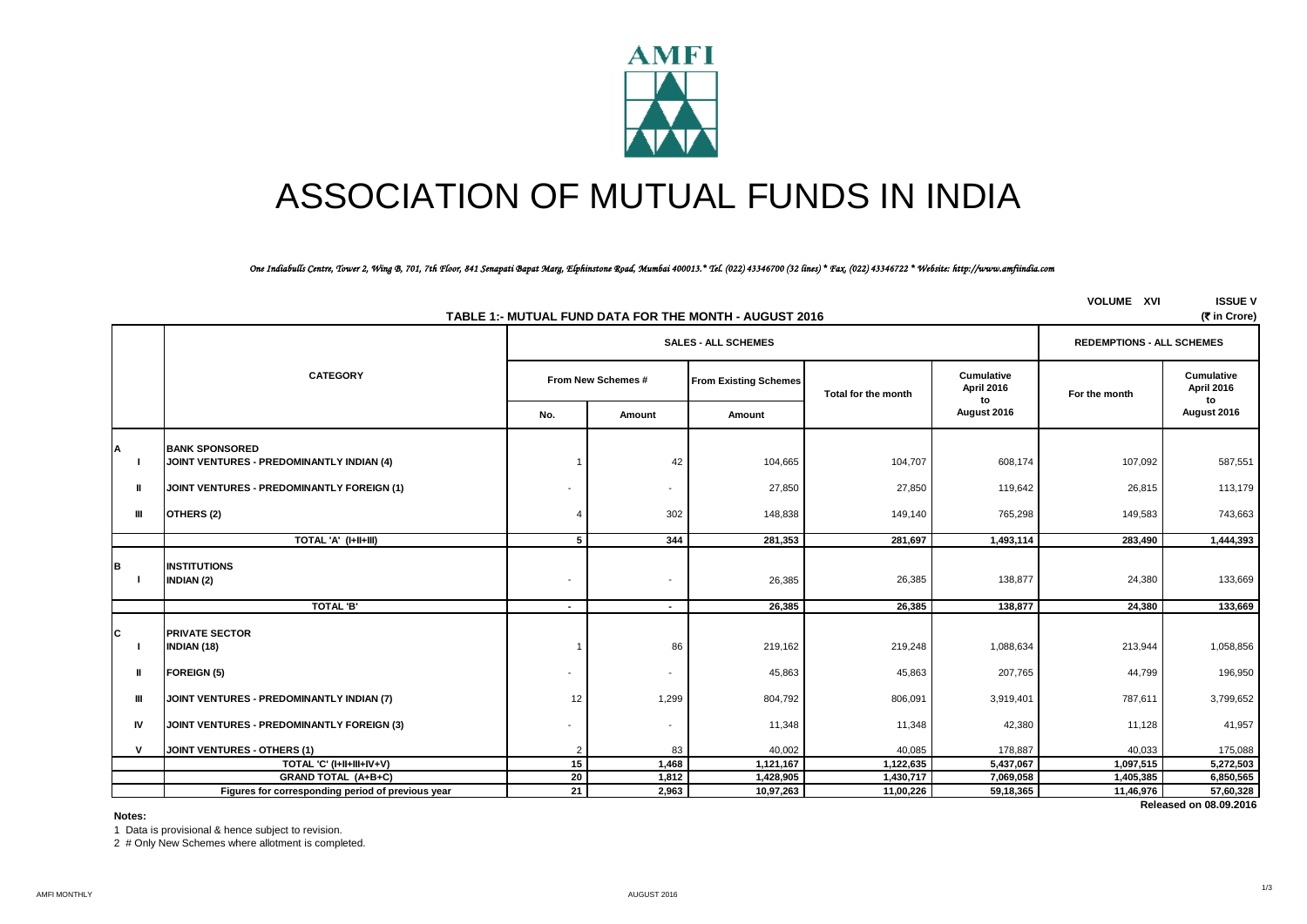|                                                 | TABLE 2:- SALES DURING THE MONTH OF AUGUST 2016 - TYPE AND CATEGORY WISE |
|-------------------------------------------------|--------------------------------------------------------------------------|
| 2.1 *NEW SCHEMES LAUNCHED (ALLOTMENT COMPLETED) |                                                                          |

 **(**` **in Crore)**

|                                  |                      | <b>Open End</b> |                          | <b>Close End</b> | <b>Interval Fund</b> |                          | <b>TOTAL</b>         |        |
|----------------------------------|----------------------|-----------------|--------------------------|------------------|----------------------|--------------------------|----------------------|--------|
|                                  | <b>No.of Schemes</b> | Amount          | <b>No.of Schemes</b>     | Amount           | <b>No.of Schemes</b> | Amount                   | <b>No.of Schemes</b> | Amount |
| <b>INCOME</b>                    |                      |                 | 20                       | 1,812            |                      |                          | 20                   | 1,812  |
| <b>IINFRASTRUCTURE DEBT FUND</b> |                      |                 |                          |                  |                      |                          |                      |        |
| <b>EQUITY</b>                    |                      |                 |                          |                  |                      |                          |                      |        |
| <b>BALANCED</b>                  |                      |                 |                          |                  |                      |                          |                      |        |
| <b>LIQUID/MONEY MARKET</b>       |                      |                 |                          |                  |                      |                          |                      |        |
| <b>IGILT</b>                     |                      |                 |                          |                  |                      |                          |                      |        |
| <b>IELSS - EQUITY</b>            |                      |                 |                          |                  |                      |                          |                      |        |
| <b>GOLD ETF</b>                  |                      |                 |                          |                  |                      |                          |                      |        |
| <b>OTHER ETFS</b>                |                      |                 |                          |                  |                      |                          |                      |        |
| <b>FUND OF FUNDS INVESTING</b>   |                      |                 |                          |                  |                      | $\overline{\phantom{0}}$ |                      |        |
| <b>OVERSEAS</b>                  |                      |                 | $\overline{\phantom{a}}$ |                  |                      |                          |                      |        |
| <b>TOTAL</b>                     |                      |                 | 20                       | 1,812            |                      |                          | 20                   | 1,812  |

#### **\*NEW SCHEMES LAUNCHED :**

|                           | Axis Hybrid Fund - Series 32(1367 Days); Birla Sun Life Fixed Term Plan - Series NR (1099 days) and Series NT (1099 days); DHFL Pramerica Fixed Duration Fund - Series 29 and      |
|---------------------------|------------------------------------------------------------------------------------------------------------------------------------------------------------------------------------|
|                           | Series 31; ICICI Prudential FMP Series 79 - 1120 Days Plan J, 1118 Days Plan K and 1106 Days Plan M, ICICI Prudential Multiple Yield Fund - Series 11 - Plan A 1427 Days; Reliance |
| <b>ICLOSE END INCOME:</b> | Dual Advantage Fixed Tenure Fund IX -Plan E and Plan F, Reliance Fixed Horizon Fund XXXI Series 6, Series 8 and Series 9; SBI Debt Fund Series B-43 (1100 Days); Sundaram          |
|                           | Fixed Term Plan -HS; UTI Fixed Term Income Fund Series XXV - II (1097 Days), III (1100 Days) and V (1100 Days), UTI-Capital Protection Oriented Scheme - Series VIII-I (1278       |
|                           | Days).                                                                                                                                                                             |

|                                  | 2.2 EXISTING SCHEMES     |                 |                          |                          |                      |                          |                      |              |  |
|----------------------------------|--------------------------|-----------------|--------------------------|--------------------------|----------------------|--------------------------|----------------------|--------------|--|
|                                  |                          | <b>Open End</b> |                          | <b>Close End</b>         |                      | <b>Interval Fund</b>     |                      | <b>TOTAL</b> |  |
|                                  | <b>No.of Schemes</b>     | Amount          | <b>No.of Schemes</b>     | Amount                   | <b>No.of Schemes</b> | Amount                   | <b>No.of Schemes</b> | Amount       |  |
| <b>INCOME</b>                    | 258                      | 75,980          | 1,359                    |                          | 73                   |                          | 1,690                | 75,990       |  |
| <b>IINFRASTRUCTURE DEBT FUND</b> | $\overline{\phantom{a}}$ |                 |                          |                          |                      |                          |                      |              |  |
| <b>EQUITY</b>                    | 316                      | 20,501          | 97                       |                          |                      |                          | 413                  | 20,501       |  |
| <b>BALANCED</b>                  | 28                       | 3,878           | $\overline{\phantom{a}}$ |                          |                      |                          | 28                   | 3,878        |  |
| <b>LIQUID/MONEY MARKET</b>       | 52                       | 1,324,461       | $\overline{\phantom{a}}$ |                          |                      |                          | 52                   | 1,324,461    |  |
| <b>IGILT</b>                     | 41                       | 1,126           | $\overline{\phantom{a}}$ |                          |                      |                          |                      | 1,126        |  |
| <b>IELSS - EQUITY</b>            | 42                       | 812             | 18                       |                          |                      |                          | 60                   | 812          |  |
| <b>IGOLD ETF</b>                 | 13                       | 18              |                          |                          |                      |                          | 13                   | 18           |  |
| <b>OTHER ETFS</b>                | 51                       | 2,085           |                          |                          |                      |                          | 51                   | 2,085        |  |
| <b>IFUND OF FUNDS INVESTING</b>  |                          | 34              | $\overline{\phantom{a}}$ | $\overline{\phantom{0}}$ | $\sim$               | $\overline{\phantom{a}}$ | 29                   | 34           |  |
| <b>OVERSEAS</b>                  | 29                       |                 |                          |                          |                      |                          |                      |              |  |
| <b>TOTAL</b>                     | 830                      | 1,428,895       | 1,481                    |                          | 73                   |                          | 2384                 | 1,428,905    |  |

^ One of the AMCs has processed transactions of NFO of Closed ended Income scheme launched in July 2016, in August 2016 due to challenges in reconciliation (consolidated credits, incomplete narration etc.,) and included th

**2.3 TOTAL OF ALL SCHEMES** 

|                                  | Open End             |                 | <b>Close End</b>         |        | <b>Interval Fund</b>     |                          | <b>TOTAL</b>         |           |
|----------------------------------|----------------------|-----------------|--------------------------|--------|--------------------------|--------------------------|----------------------|-----------|
|                                  | <b>No.of Schemes</b> | Amount          | <b>No.of Schemes</b>     | Amount | <b>No.of Schemes</b>     | Amount                   | <b>No.of Schemes</b> | Amount    |
| <b>INCOME</b>                    | 258                  | 75,980          | 1,379                    | 1,821  | 73                       |                          | 1,710                | 77,802    |
| <b>IINFRASTRUCTURE DEBT FUND</b> |                      |                 |                          |        | $\overline{\phantom{0}}$ |                          |                      |           |
| <b>IEQUITY</b>                   | 316                  | 20,501          | 97                       |        | $\overline{\phantom{a}}$ |                          | 413                  | 20,501    |
| <b>BALANCED</b>                  | 28                   | 3,878           | $\overline{\phantom{a}}$ |        | $\overline{\phantom{0}}$ |                          | 28                   | 3,878     |
| <b>LIQUID/MONEY MARKET</b>       | 52                   | 1,324,461       | $\overline{\phantom{a}}$ |        | $\overline{\phantom{0}}$ | $\overline{\phantom{0}}$ | 52                   | 1,324,461 |
| <b>IGILT</b>                     | 41                   | 1,126           | $\overline{\phantom{a}}$ |        | -                        | -                        | 41                   | 1,126     |
| <b>IELSS - EQUITY</b>            | 42                   | 812             | 18.                      |        | $\overline{\phantom{0}}$ |                          | 60                   | 812       |
| <b>GOLD ETF</b>                  | 13                   | 18 <sub>1</sub> | $\overline{\phantom{a}}$ |        | $\overline{\phantom{0}}$ |                          | 13                   | 18        |
| <b>OTHER ETFS</b>                | 51                   | 2,085           | $\overline{\phantom{a}}$ |        | -                        |                          | 51                   | 2,085     |
| <b>FUND OF FUNDS INVESTING</b>   | 29                   | 34              |                          |        |                          |                          | 29                   | 34        |
| <b>OVERSEAS</b>                  |                      |                 | $\overline{\phantom{a}}$ |        | $\overline{\phantom{0}}$ | $\overline{\phantom{a}}$ |                      |           |
| <b>TOTAL</b>                     | 830                  | 1,428,895       | 1,501                    | 1,821  | 73                       |                          | 2404                 | 1,430,717 |